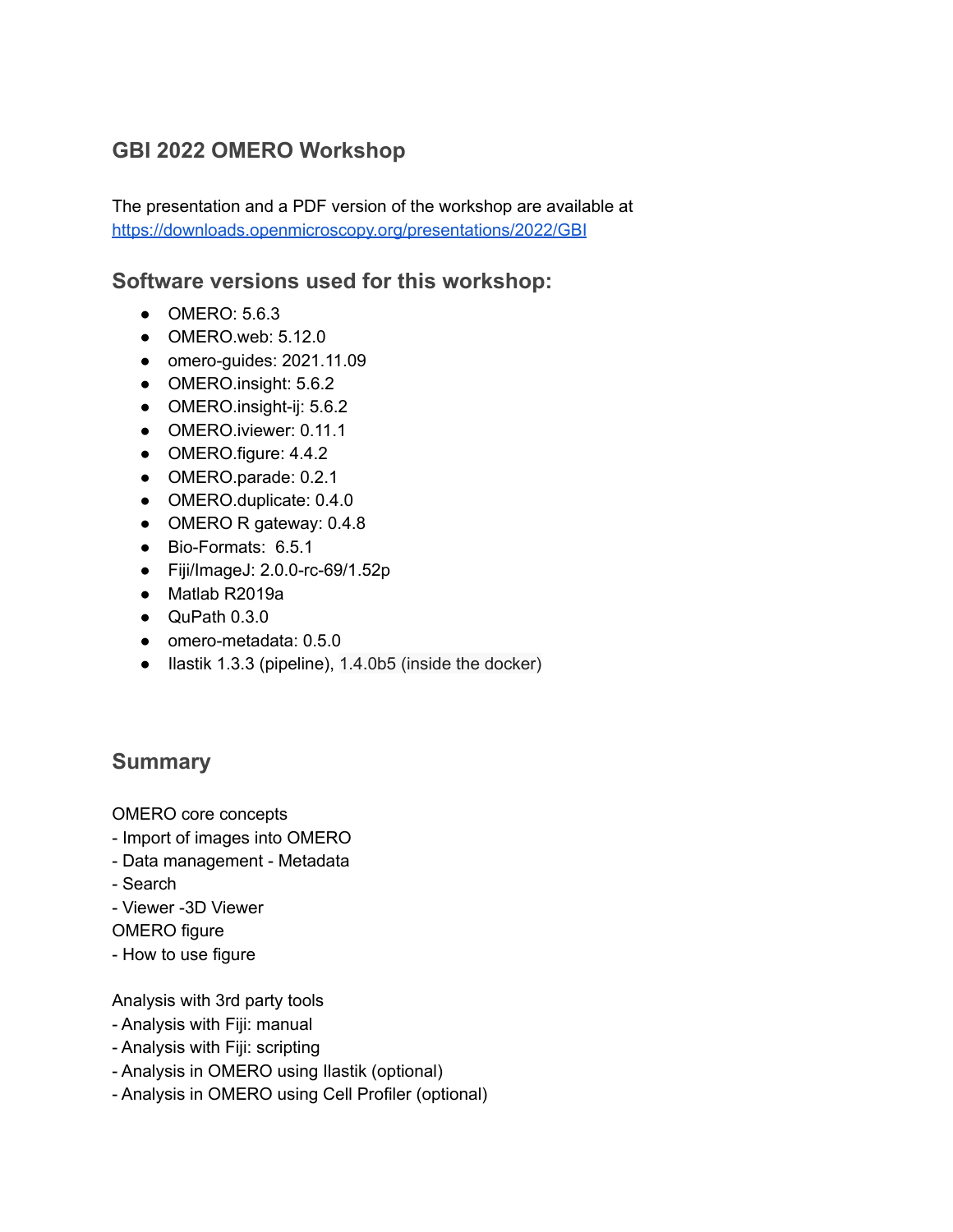Server side analysis - How to write script - How to manage script Data mining using OMERO.parade

## **Programme**

Import

In this section we will cover the various import options such as the import with or without data transfer and synchronous vs. asynchronous.

#### **Desktop client install and import**

For these 2 workflows, see Video <https://www.youtube.com/watch?v=U5rH7ZmyIAI&t=149s> Guides: <https://omero-guides.readthedocs.io/en/latest/upload/docs/import-desktop-client.html> and [https://omero-guides.readthedocs.io/en/latest/upload/docs/import-desktop-client.html#import-for](https://omero-guides.readthedocs.io/en/latest/upload/docs/import-desktop-client.html#import-for-another-user) [-another-user](https://omero-guides.readthedocs.io/en/latest/upload/docs/import-desktop-client.html#import-for-another-user)

### **Command line import, bulk import, in-place import**

These import sections not covered in the workshop can be found at <https://omero-guides.readthedocs.io/en/latest/upload/docs/import.html>

## OMERO core concepts

#### **Data management and cooperation**

See:

Giode <https://omero-guides.readthedocs.io/en/latest/introduction/docs/data-management.html> Short video <https://www.youtube.com/watch?v=v85YD4cORk4>

### **Viewing images (OMERO.iviewer)**

<https://omero-guides.readthedocs.io/en/latest/iviewer/docs/iviewer.html>

#### **Annotate data and filter using annotations**

See:

Guide: <https://omero-guides.readthedocs.io/en/latest/introduction/docs/annotate.html> Short video <https://www.youtube.com/watch?v=kW9O1M1obKc>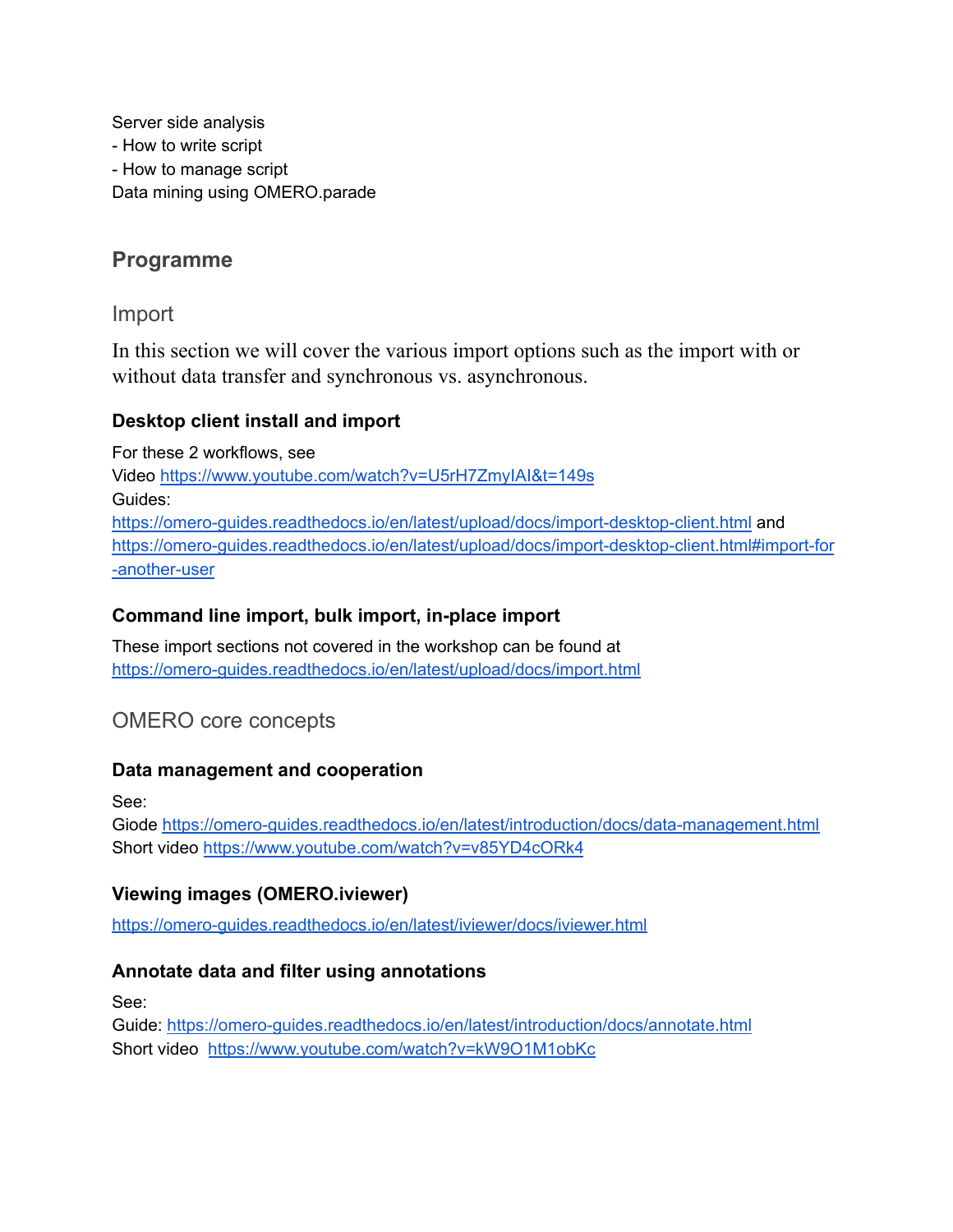#### **Search**

<https://omero-guides.readthedocs.io/en/latest/introduction/docs/search-omero.html>

### **Viewing images (3D viewer: OMERO.FPBioimage)**

<https://omero-guides.readthedocs.io/en/latest/fpbioimage/docs/fpbioimage.html>

### **Export**

<https://omero-guides.readthedocs.io/en/latest/download/docs/index.html>

## OMERO parade

### **Data mining using OMERO.parade on Projects and Plates**

See [https://omero-guides.readthedocs.io/en/latest/parade/docs/omero\\_parade.html](https://omero-guides.readthedocs.io/en/latest/parade/docs/omero_parade.html)

## OMERO figure

### **Fast creation of publication figures using OMERO.figure**

See [https://omero-guides.readthedocs.io/en/latest/figure/docs/omero\\_figure.html](https://omero-guides.readthedocs.io/en/latest/figure/docs/omero_figure.html)

### Analysis

This part constitutes the core of the training and we will explore the different means OME provides to interact with image and non-image data and how to best integrate these into your workflows.

## **Analysis with Fiji**

- Analysis with Fiji: Java
	- Fiji client side: manual Analysis via UI
	- Fiji client side: scripting: Groovy and Macro
	- Fiji: Analysis in the cloud: Java and Macro

#### For setup of the Fiji plugin see

<https://omero-guides.readthedocs.io/en/latest/fiji/docs/installation.html> For the walkthrough in this workshop, see the four Fiji chapters <https://omero-guides.readthedocs.io/en/latest/fiji/docs/installation.html> [https://omero-guides.readthedocs.io/en/latest/fiji/docs/threshold\\_manual.html](https://omero-guides.readthedocs.io/en/latest/fiji/docs/threshold_manual.html) https://omero-guides.readthedocs.jo/en/latest/fiji/docs/threshold\_scripting.html and [https://omero-guides.readthedocs.io/projects/fiji/en/latest/headless\\_notebook.html](https://omero-guides.readthedocs.io/projects/fiji/en/latest/headless_notebook.html)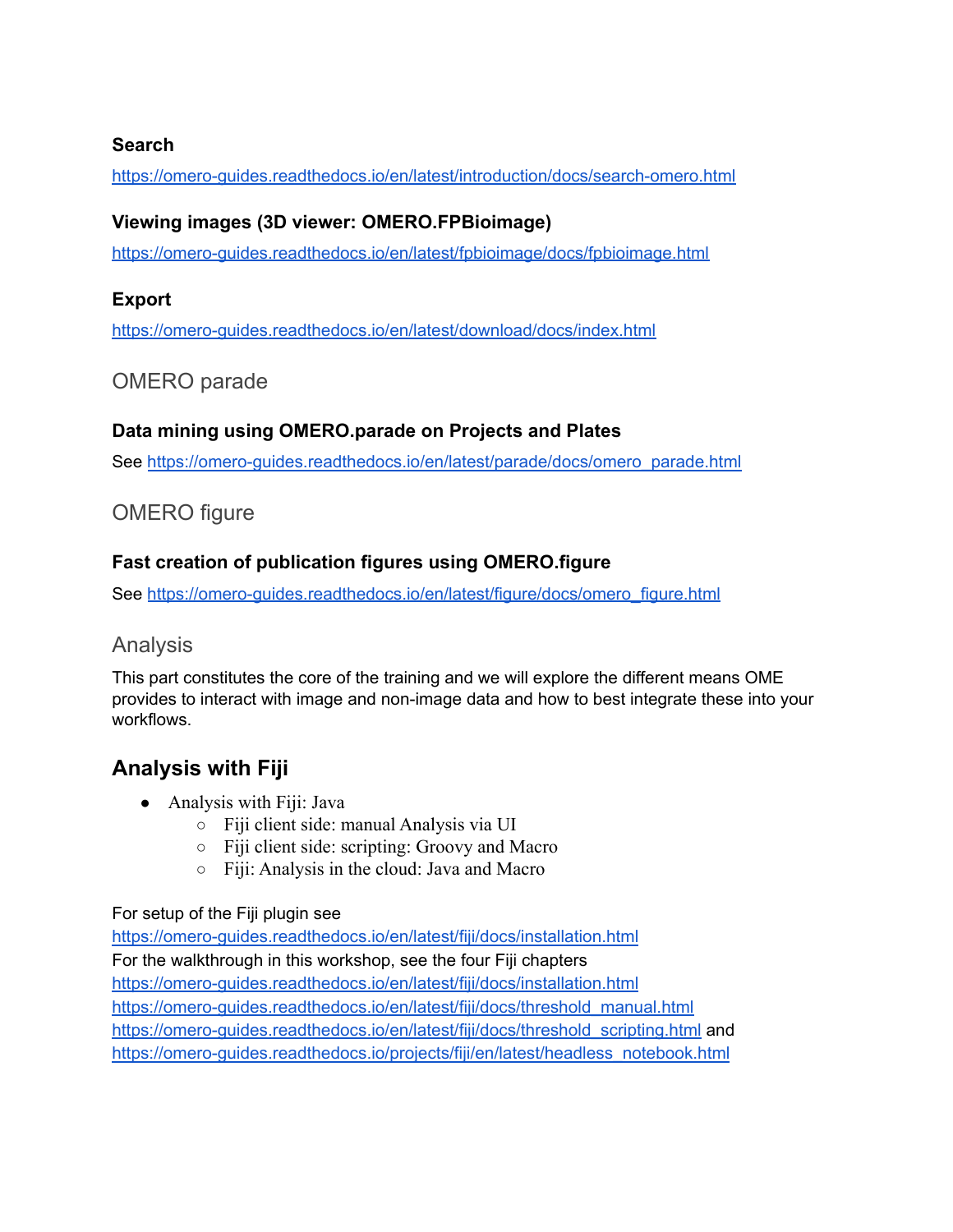## **Analysis with Ilastik**

- Analysis with ilastik: Python
	- Manual Analysis via UI
	- Analysis in the cloud: Python

See for both setup and workflows

<https://omero-guides.readthedocs.io/en/latest/ilastik/docs/ilastik.html>

#### Server side analysis

- Analysis server side
	- How to write a Python script
	- How to upload the script to the server

### **Server-side scripts (python)**

[https://omero-guides.readthedocs.io/en/latest/scripts/docs/execute\\_scripts.html](https://omero-guides.readthedocs.io/en/latest/scripts/docs/execute_scripts.html) For further information about how to write and manage server-side scripts see <https://omero-guides.readthedocs.io/en/latest/scripts/docs/index.html>

## OMERO parade

### **Data mining using OMERO.parade on Projects and Plates**

See [https://omero-guides.readthedocs.io/en/latest/parade/docs/omero\\_parade.html](https://omero-guides.readthedocs.io/en/latest/parade/docs/omero_parade.html)

-----------------------------

## **Analysis with CellProfiler (for your information only)**

• Analysis with CellProfiler: Python

○ Analysis in the cloud: Python and using CellProfiler API See for all CellProfiler workflows <https://omero-guides.readthedocs.io/en/latest/cellprofiler/docs/index.html> Note that <https://mybinder.org/> will be used for CellProfiler setup as described in <https://github.com/ome/omero-guide-cellprofiler>

# **Analysis in QuPath (for your information only)**

See for QuPath analysis <https://omero-guides.readthedocs.io/en/latest/qupath/docs/index.html>

# **Analysis in R (for your information only)**

See for R analysis